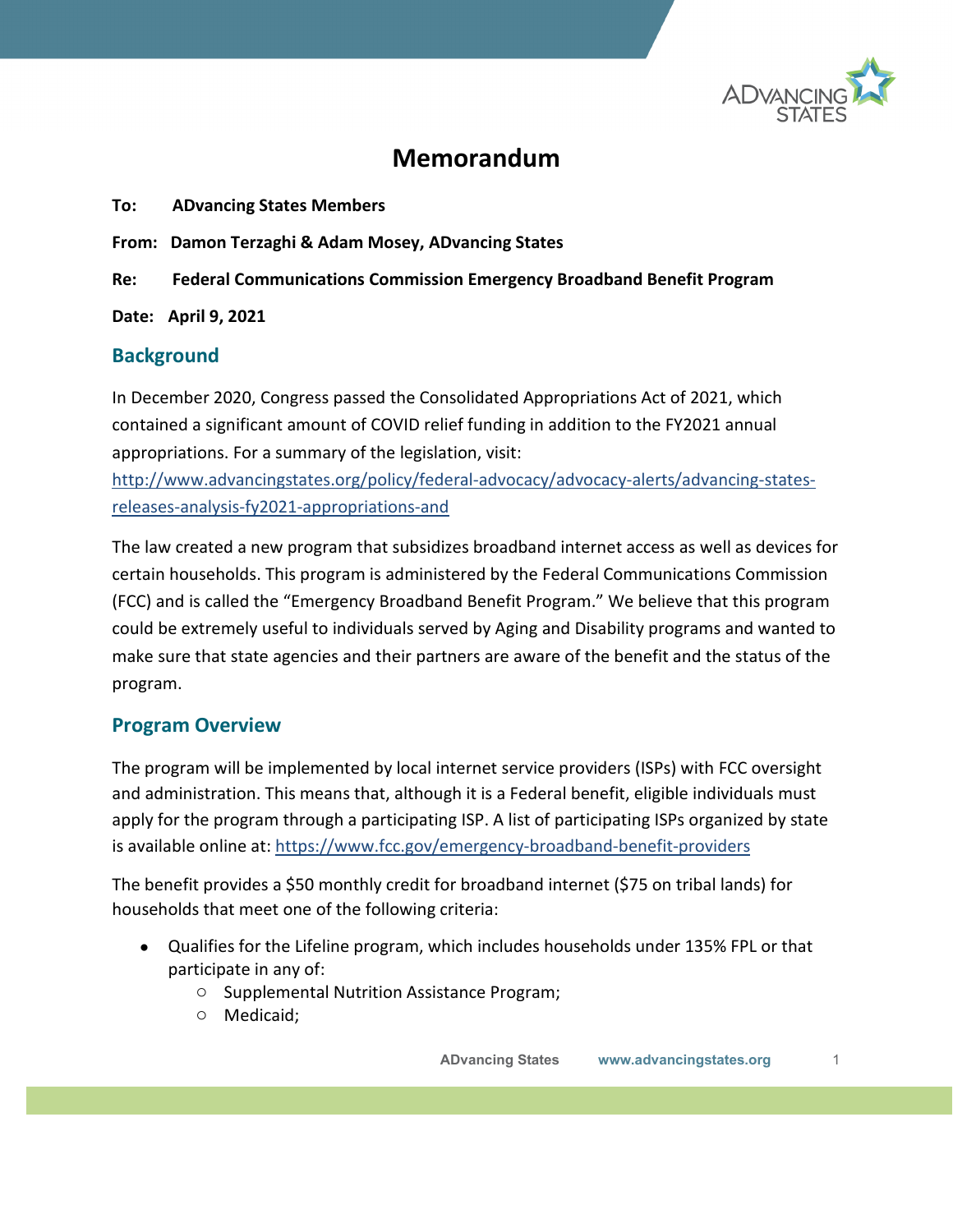

- o Supplemental Security Income;
- o Federal Public Housing Assistance;
- o Veterans Pension and Survivors Benefit; or
- o Tribal Programs (and live on federally-recognized Tribal lands).
- Receives benefits under the free and reduced-price school lunch program or the school breakfast program, including through the USDA Community Eligibility Provision, or did so in the 2019-2020 school year;
- Received a Federal Pell Grant during the current award year;
- Experienced a substantial loss of income since February 29, 2020 and the household had a total income in 2020 below \$99,000 for single filers and \$198,000 for joint filers; or
- Meets the eligibility criteria for a participating providers' existing low-income or COVID-19 program.

Participants will need to pay for any plan costs that exceed the \$50 credit (or \$75 on tribal lands). Households can also receive a one-time benefit of \$100 towards the purchase of an internet-capable device, such as a laptop, desktop computer, or tablet provided that they contribute between \$10-\$50 toward the purchase price. The subsidy does not support purchase of smartphones or table devices with cellular capability.

# **Current Status**

FCC is in the process of implementing the benefit, but the exact start date of the program is not yet determined. FCC states that they expect to make the benefit available by the end of April 2021. In the meantime, FCC has been engaged in a number of outreach activities. Resources that may assist you and your networks educate and enroll eligible individuals include:

- The opportunity to become an "outreach partner" by registering on: <https://www.fcc.gov/broadbandbenefit>
- FCC educational materials developed for program participants: <https://www.fcc.gov/consumer-faq-emergency-broadband-benefit>
- An upcoming FCC & Administration for Community Living webinar on Thursday, April 15, 2021, 3:00 PM eastern time. Registration is available at: [https://us02web.zoom.us/webinar/register/WN\\_3DWPQ9R6T-uHR6tvdqA4Ug](https://us02web.zoom.us/webinar/register/WN_3DWPQ9R6T-uHR6tvdqA4Ug)

Additional information is available at the program's website, online at: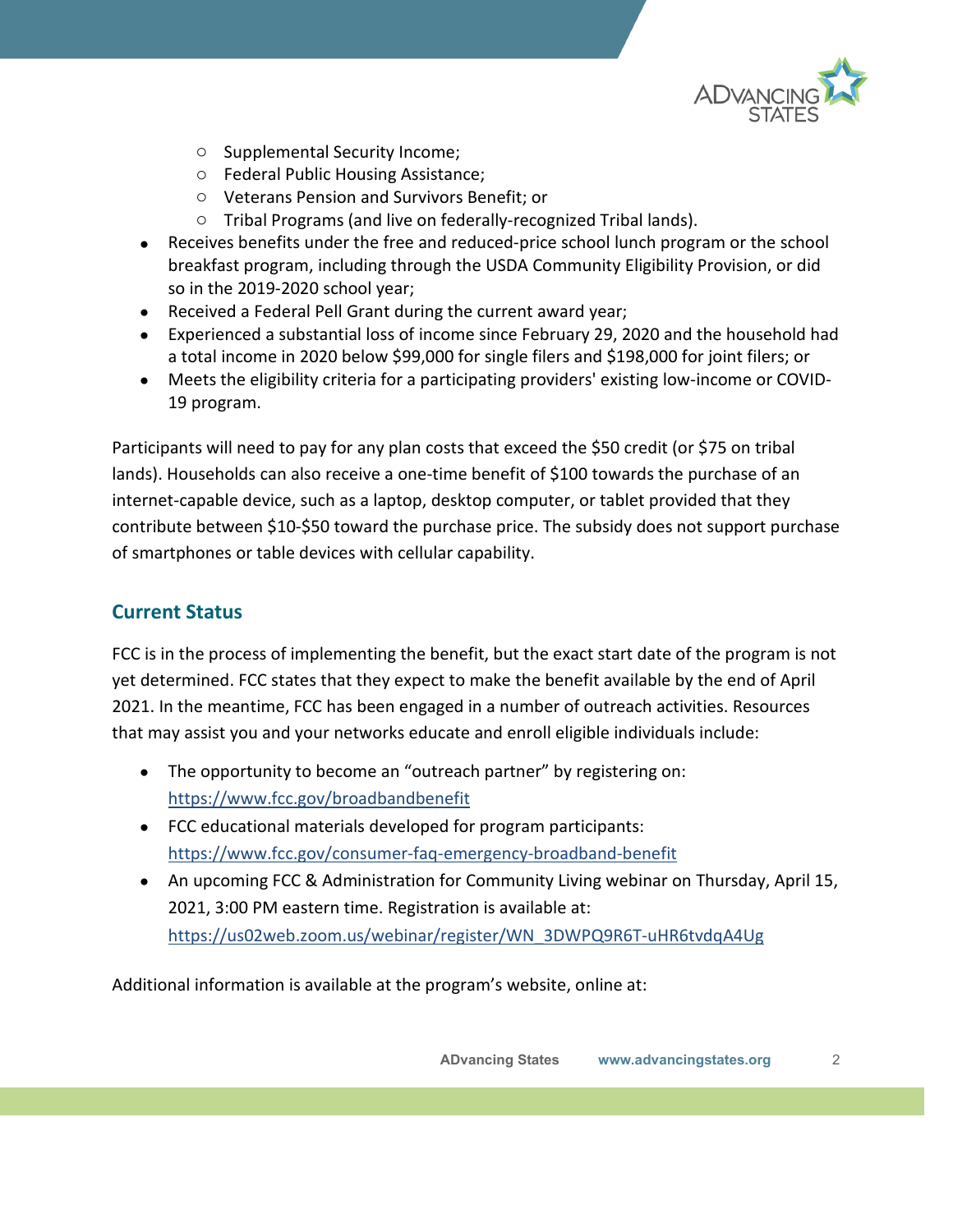

#### <https://www.fcc.gov/broadbandbenefit>

Unfortunately, the FCC does not have an estimate for the exact length of time that the benefit will be available. The legislation provided \$3.2 billion for the program and the benefit will end either when the funding is exhausted or at the end of the pandemic, whichever comes first. Depending upon the number of households that enroll in the broadband benefit, the appropriations may be exhausted before the pandemic ends. If the program runs out of money, some individuals may only receive a partial subsidy during their ISPs billing cycle. Although FCC guidance mandates that ISPs must receive an individual's permission before increasing the outof-pocket costs due to funding exhaustion, it is unclear how the ISPs are expected to manage transitioning from subsidized internet in the middle of a billing cycle. After program expiration, individuals would need to proactively enroll in a full-cost service plan to maintain broadband access.

# **State Agency Considerations**

The process for individuals to enroll may be somewhat confusing given the implementation through local ISPs. State Agencies can assist by providing education, outreach, and training to appropriate staff, such as Information and Referral/Assistance professionals, case managers, employees at Area Agencies on Aging, Centers for Independent Living, and ADRCs, on the program. This information can include the advantages and limitations of the available subsidies, the potential costs to individuals, and ways to access the benefit.

Broadband connectivity is not the only barrier to internet access for some individuals as many older adults do not have sufficient internet "literacy" to utilize many of the opportunities that a broadband connection provides.<sup>[1](#page-2-0)</sup> It would therefore be valuable to engage with partners, such as State Assistive Technology programs, to support education, outreach, and training that can assist older adults and persons with disabilities utilize the internet effectively and holistically.

State agencies can also engage with local ISPs to collaborate on the program using the list of providers linked earlier in this report. Such engagement could help facilitate access and enrollment into the benefit as well as help participants understand the ISPs' offerings and

<span id="page-2-0"></span><sup>1</sup> A Double Burden of Exclusion? Digital and Social Exclusion of Older Adults in Times of COVID-19: J Gerontol B Psychol Sci Soc Sci, 2021, Vol. 76, No. 3, e99–e103; doi:10.1093/geronb/gbaa098